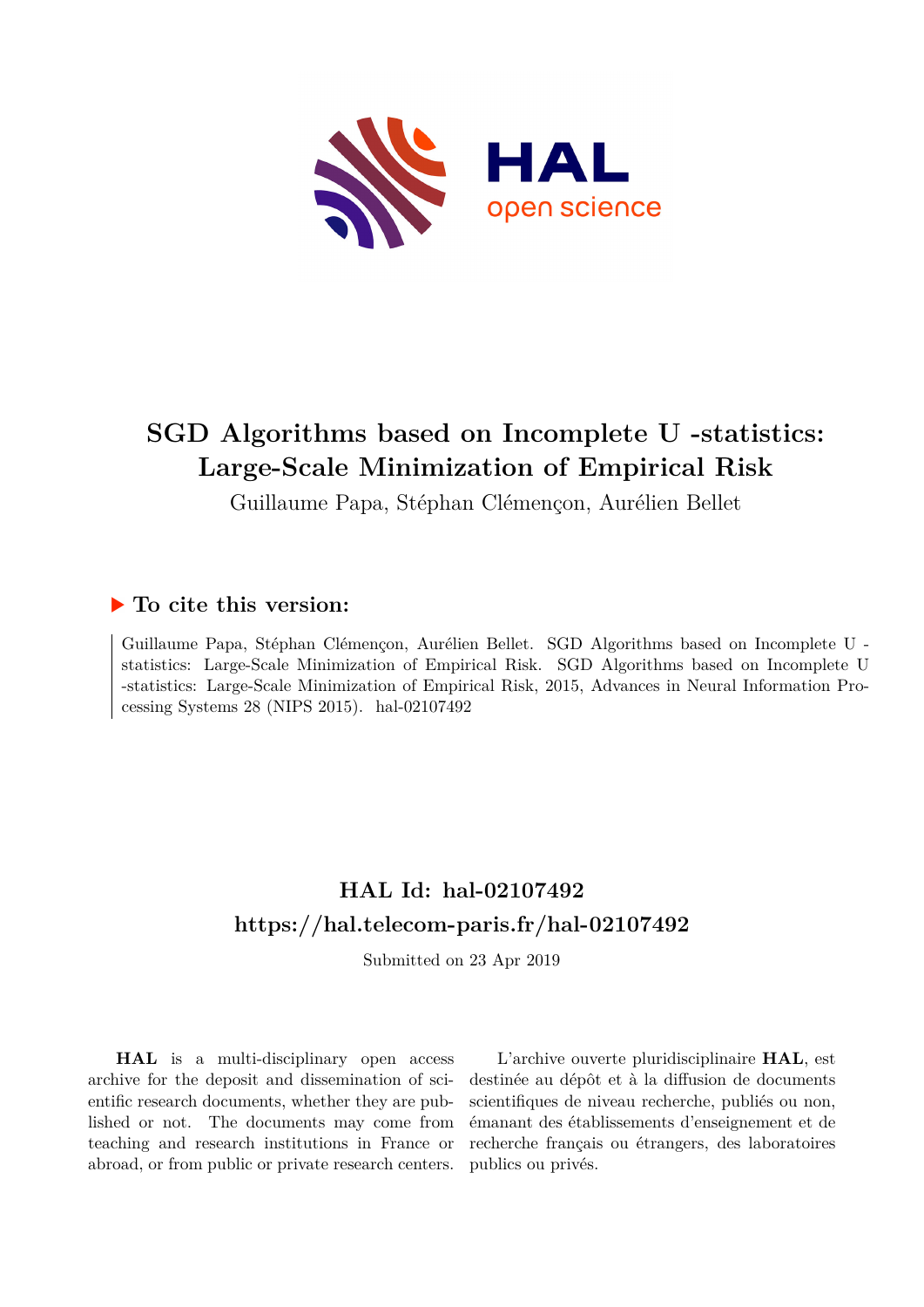# SGD Algorithms based on Incomplete  $U$ -statistics: Large-Scale Minimization of Empirical Risk

Guillaume Papa, Stéphan Clémencon LTCI, CNRS, Télécom ParisTech Universite Paris-Saclay, 75013 Paris, France ´ first.last@telecom-paristech.fr

Aurélien Bellet Magnet Team, INRIA Lille - Nord Europe 59650 Villeneuve d'Ascq, France aurelien.bellet@inria.fr

# Abstract

In many learning problems, ranging from clustering to ranking through metric learning, empirical estimates of the risk functional consist of an average over tuples (*e.g.*, pairs or triplets) of observations, rather than over individual observations. In this paper, we focus on how to best implement a stochastic approximation approach to solve such risk minimization problems. We argue that in the largescale setting, gradient estimates should be obtained by sampling tuples of data points with replacement (*incomplete* U-statistics) instead of sampling data points without replacement (*complete* U-statistics based on subsamples). We develop a theoretical framework accounting for the substantial impact of this strategy on the generalization ability of the prediction model returned by the Stochastic Gradient Descent (SGD) algorithm. It reveals that the method we promote achieves a much better trade-off between statistical accuracy and computational cost. Beyond the rate bound analysis, experiments on AUC maximization and metric learning provide strong empirical evidence of the superiority of the proposed approach.

# 1 Introduction

In many machine learning problems, the statistical risk functional is an expectation over  $d$ -tuples  $(d > 2)$  of observations, rather than over individual points. This is the case in supervised metric learning [3], where one seeks to optimize a distance function such that it assigns smaller values to pairs of points with the same label than to those with different labels. Other popular examples include bipartite ranking (see [27] for instance), where the goal is to maximize the number of concordant pairs (*i.e.* AUC maximization), and more generally multi-partite ranking (*cf* [12]), as well as pairwise clustering (see [7]). Given a data sample, the most natural empirical risk estimate (which is known to have minimal variance among all unbiased estimates) is obtained by averaging over *all* tuples of observations and thus takes the form of a U-statistic (an average of *dependent* variables generalizing the means, see [19]). The Empirical Risk Minimization (ERM) principle, one of the main paradigms of statistical learning theory, has been extended to the case where the empirical risk of a prediction rule is a U-statistic [5], using concentration properties of U-processes (*i.e.* collections of  $U$ -statistics). The computation of the empirical risk is however numerically unfeasible in large and even moderate scale situations due to the exploding number of possible tuples.

In practice, the minimization of such empirical risk functionals is generally performed by means of stochastic optimization techniques such as Stochastic Gradient Descent (SGD), where at each iteration only a small number of randomly selected terms are used to compute an estimate of the gradient (see [27, 24, 16, 26] for instance). A drawback of the original SGD learning method, introduced in the case where empirical risk functionals are computed by summing over independent observations (sample mean statistics), is its slow convergence due to the variance of the gradient estimates, see [15]. This has recently motivated the development of a wide variety of SGD variants implementing a variance reduction method in order to improve convergence. Variance reduction is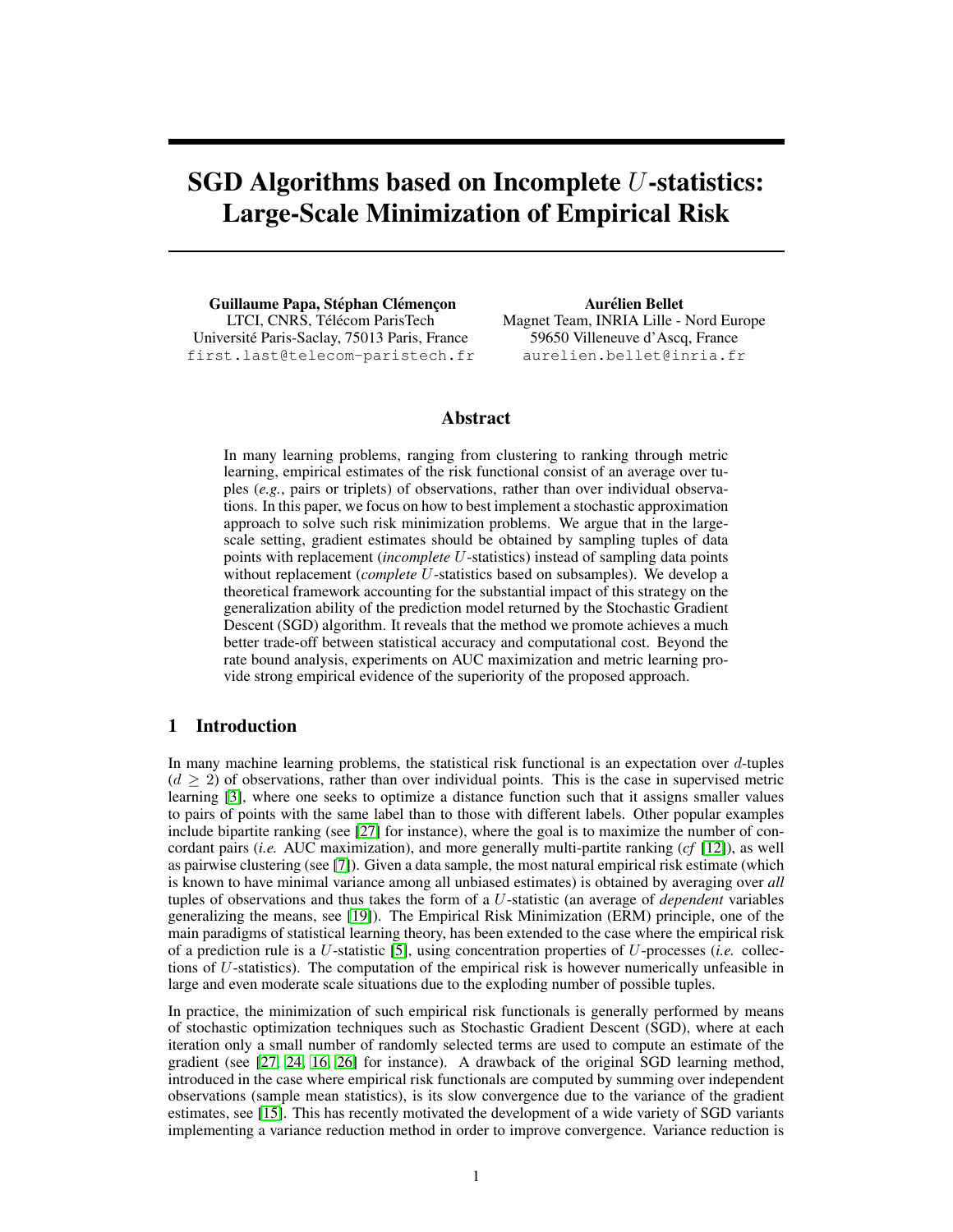achieved by occasionally computing the exact gradient (see SAG [18], SVRG [15], MISO [20] and SAGA [9] among others) or by means of nonuniform sampling schemes (see [21, 28] for instance). However, such ideas can hardly be applied to the case under study here: due to the overwhelming number of possible tuples, computing even a single exact gradient or maintaining a probability distribution over the set of all tuples is computationally unfeasible in general.

In this paper, we leverage the specific structure and statistical properties of the empirical risk functional when it is of the form of a U-statistic to design an efficient implementation of the SGD learning method. We study the performance of the following sampling scheme for the gradient estimation step involved in the SGD algorithm: drawing with replacement a set of tuples directly (in order to build an *incomplete* U-statistic gradient estimate), rather than drawing a subset of observations without replacement and forming all possible tuples based on these (the corresponding gradient estimate is then a *complete* U-statistic based on a subsample). While [6] has investigated maximal deviations between U-processes and their incomplete approximations, the performance analysis carried out in the present paper is inspired from [4] and involves both the optimization error of the SGD algorithm and the estimation error induced by the statistical finite-sample setting. We first provide non-asymptotic rate bounds and asymptotic convergence rates for the SGD procedure applied to the empirical minimization of a U-statistic. These results shed light on the impact of the conditional variance of the gradient estimators on the speed of convergence of SGD. We then derive a novel generalization bound which depends on the variance of the sampling strategies. This bound establishes the indisputable superiority of the incomplete U-statistic estimation approach over the complete variant in terms of the trade-off between statistical accuracy and computational cost. Our experimental results on AUC maximization and metric learning tasks on large-scale datasets are consistent with our theoretical findings and show that the use of the proposed sampling strategy can provide spectacular performance gains in practice. We conclude this paper with promising lines for future research, in particular regarding the trade-offs involved in a possible implementation of nonuniform sampling strategies to further improve convergence.

The rest of this paper is organized as follows. In Section 2, we briefly review the theory of  $U$ statistics and their approximations, together with elementary notions of gradient-based stochastic approximation. Section 3 provides a detailed description of the SGD implementation we propose, along with a performance analysis conditional upon the data sample. In Section 4, based on these results, we derive a generalization bound based on a decomposition into optimization and estimation errors. Section 5 presents our numerical experiments, and we conclude in Section 6. Technical proofs are sketched in the Appendix, and further details can be found in the Supplementary Material.

# 2 Background and Problem Setup

Here and throughout, the indicator function of any event  $\mathcal E$  is denoted by  $\mathbb{I}\{\mathcal E\}$  and the variance of any square integrable r.v. Z by  $\sigma^2(Z)$ .

#### 2.1 U-statistics: Definition and Examples

Generalized U-statistics are extensions of standard sample mean statistics, as defined below.

**Definition 1.** Let  $K \ge 1$  and  $(d_1, ..., d_K) \in \mathbb{N}^{*K}$ . Let  $\mathbf{X}_{\{1, ..., n_k\}} = (X_1^{(k)}, ..., X_{n_k}^{(k)}), 1 ≤$  $k \leq K$ , be  $K$  independent samples of sizes  $n_k \geq d_k$  and composed of i.i.d. random variables taking their values in some measurable space  $\mathcal{X}_k$  with distribution  $F_k(dx)$  respectively. Let  $H:\mathcal{X}_1^{d_1}\times\cdots\times$  $\mathcal{X}_K^{d_K}\to \mathbb{R}$  be a measurable function, square integrable with respect to the probability distribution  $\mu=F_1^{\otimes d_1}\otimes\cdots\otimes F_K^{\otimes d_K}.$  Assume in addition (without loss of generality) that  $H(\mathbf{x}^{(1)},$   $\,\ldots,\,\mathbf{x}^{(K)})$ is symmetric within each block of arguments  $\mathbf{x}^{(k)}$  (valued in  $\mathcal{X}_k^{d_k}$  ),  $1\leq k\leq K.$  The generalized (or  $K$ -sample)  $U$ -statistic of degrees  $(d_1, \ \ldots, \ d_K)$  with kernel  $H$ , is then defined as

$$
U_{\mathbf{n}}(H) = \frac{1}{\prod_{k=1}^{K} {n_k \choose d_k}} \sum_{I_1} \ldots \sum_{I_K} H\left(\mathbf{X}_{I_1}^{(1)}; \mathbf{X}_{I_2}^{(2)}; \ldots; \mathbf{X}_{I_K}^{(K)}\right),
$$
(1)

*where*  $\mathbf{n} = (n_1, \ldots, n_K)$ , the symbol  $\sum_{I_1} \cdots \sum_{I_K}$  refers to summation over all elements of  $\Lambda$ , *the set of the*  $\prod_{k=1}^K \binom{n_k}{d_k}$  *index vectors*  $(I_1, \ldots, I_K)$ *,*  $I_k$  *being a set of*  $d_k$  *indexes*  $1 \leq i_1 < \ldots <$  $i_{d_k} \leq n_k$  and  $\mathbf{X}_{I_k}^{(k)}$  $I_k^{(k)} = (X_{i_1}^{(k)}, \ldots, X_{i_{d_k}}^{(k)})$  for  $1 \leq k \leq K$ .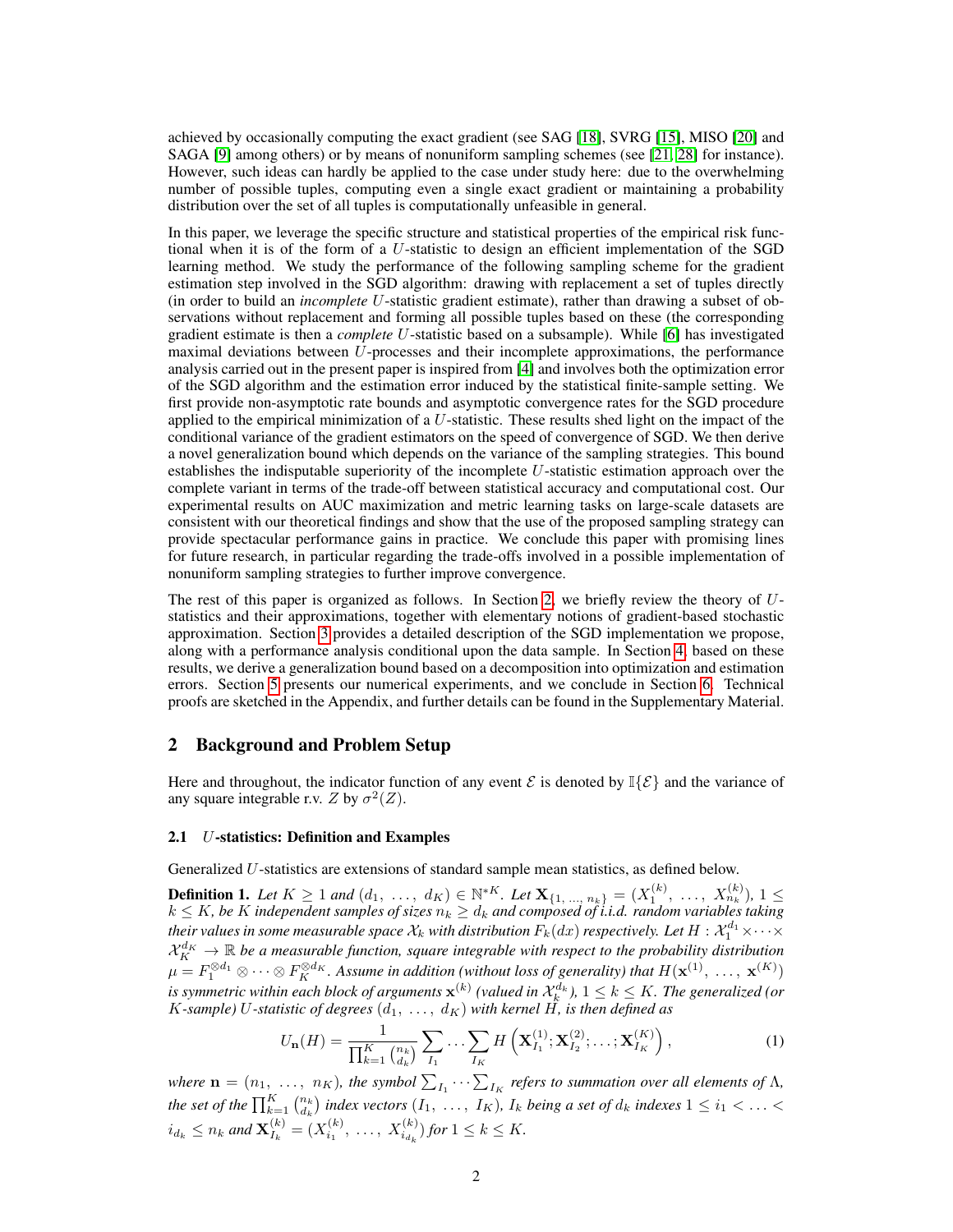In the above definition, standard mean statistics correspond to the case where  $K = 1 = d_1$ . More generally when  $K = 1$ ,  $U_n(H)$  is an average over all  $d_1$ -tuples of observations. Finally,  $K \geq 2$ corresponds to the multi-sample situation where a  $d_k$ -tuple is used for each sample  $k \in \{1, \ldots, K\}$ .

The key property of the statistic (1) is that it has minimum variance among all unbiased estimates of

$$
\mu(H) = \mathbb{E}\left[H\left(X_1^{(1)},\ \ldots,\ X_{d_1}^{(1)},\ \ldots,\ X_1^{(K)},\ \ldots,\ X_{d_k}^{(K)}\right)\right] = \mathbb{E}\left[U_{\mathbf{n}}(H)\right].
$$

One may refer to  $[19]$  for further results on the theory of U-statistics. In machine learning, generalized U-statistics are used as performance criteria in various problems, such as those listed below.

**Clustering.** Given a distance  $D : \mathcal{X}_1 \times \mathcal{X}_1 \to \mathbb{R}_+$ , the quality of a partition  $\mathcal{P}$  of  $\mathcal{X}_1$  with respect to the clustering of an i.i.d. sample  $X_1, \ldots, X_n$  drawn from  $F_1(dx)$  can be assessed through the *within cluster point scatter*:

$$
\widehat{W}_n(\mathcal{P}) = \frac{2}{n(n-1)} \sum_{i < j} D(X_i, X_j) \cdot \sum_{\mathcal{C} \in \mathcal{P}} \mathbb{I} \left\{ (X_i, X_j) \in \mathcal{C}^2 \right\}. \tag{2}
$$

It is a one sample U-statistic of degree 2 with kernel  $H_{\mathcal{P}}(x, x') = D(x, x') \cdot \sum_{\mathcal{C} \in \mathcal{P}} \mathbb{I}\{(x, x') \in \mathcal{C}^2\}.$ 

**Multi-partite ranking.** Suppose that K independent i.i.d. samples  $X_1^{(k)}$ , ...,  $X_{n_k}^{(k)}$  with  $n_k \ge 1$ and  $1 \leq k \leq K$  on  $\mathcal{X}_1 \subset \mathbb{R}^p$  have been observed. The accuracy of a scoring function  $s: \mathcal{X}_1 \to \mathbb{R}$ with respect to the  $K$ -partite ranking is empirically estimated by the rate of concordant  $K$ -tuples (sometimes referred to as the *Volume Under the ROC Surface*):

$$
\widehat{\text{VUS}}_n(s) = \frac{1}{n_1 \times \dots \times n_K} \sum_{k=1}^K \sum_{i_k=1}^{n_k} \mathbb{I}\left\{s(X_{i_1}^{(1)}) < \dots < s(X_{i_K}^{(K)})\right\}.
$$

The quantity above is a K-sample U-statistic with degrees  $d_1 = \ldots = d_K = 1$  and kernel  $\bar{H}_s(x_1, \ldots, x_K) = \mathbb{I}\{s(x_1) < \cdots < s(x_K)\}.$ 

**Metric learning.** Based on an i.i.d. sample of labeled data  $(X_1, Y_1), \ldots, (X_n, Y_n)$  on  $\mathcal{X}_1 =$  $\mathbb{R}^p\times\{1,\ldots,J\}$ , the empirical pairwise classification performance of a distance  $D:\mathcal{X}_1\times\mathcal{X}_1\to\mathbb{R}_+$ can be evaluated by:

$$
\widehat{R}_n(D) = \frac{6}{n(n-1)(n-2)} \sum_{i < j < k} \mathbb{I}\left\{D(X_i, X_j) < D(X_i, X_k), \ Y_i = Y_j \neq Y_k\right\},\tag{3}
$$

which is a one sample U-statistic of degree three with kernel  $\tilde{H}_D((x,y),(x',y'),(x'',y'')) =$  $\mathbb{I} \{ D(x, x') < D(x, x''), \ y = y' \neq y'' \}.$ 

#### 2.2 Gradient-based minimization of U-statistics

Let  $\Theta \subset \mathbb{R}^q$  with  $q \geq 1$  be some parameter space and consider the risk minimization problem  $\min_{\theta \in \Theta} L(\theta)$  with

$$
L(\theta) = \mathbb{E}[H(X_1^{(1)}, \ldots, X_{d_1}^{(1)}, \ldots, X_1^{(K)}, \ldots, X_{d_K}^{(K)}; \theta)] = \mu(H(.; \theta)),
$$

where  $H: \prod_{k=1}^K \mathcal{X}_k^{d_k} \times \Theta \to \mathbb{R}$  is a convex loss function, the  $(X_1^{(k)}, \ldots, X_{d_k}^{(k)})$ 's,  $1 \le k \le K$ , are K independent random variables with distribution  $F_k^{\otimes d_k}(dx)$  on  $\mathcal{X}_k^{d_k}$  respectively so that H is square integrable for any  $\theta \in \Theta$ . Based on K independent i.i.d. samples  $X_1^{(k)}$ , ...,  $X_{n_k}^{(k)}$  with  $1 \leq k \leq K$ , the empirical version of the risk function is  $\theta \in \Theta \mapsto \hat{L}_{n}(\theta) = U_{n}(H(.; \theta))$ . We denote by  $\nabla_{\theta}$  the gradient operator w.r.t.  $\theta$ .

Many learning algorithms are based on gradient descent, following the iterations  $\theta_{t+1} = \theta_t$  –  $\gamma_t \nabla_{\theta} \widehat{L}_{\mathbf{n}}(\theta_t)$ , with an arbitrary initial value  $\theta_0 \in \Theta$  and a learning rate (step size)  $\gamma_t \geq 0$  such that  $\sum_{t=1}^{+\infty} \gamma_t = +\infty$  and  $\sum_{t=1}^{+\infty} \gamma_t^2 < +\infty$ . Here we place ourselves in a large-scale setting, where the sample sizes  $n_1, \ldots, n_K$  of the training datasets are such that computing the empirical gradient

$$
\widehat{g}_{\mathbf{n}}(\theta) \stackrel{def}{=} \nabla_{\theta}\widehat{L}_{\mathbf{n}}(\theta) = \left(1/\prod_{k=1}^{K} \binom{n_k}{d_k}\right) \sum_{I_1} \cdots \sum_{I_K} \nabla_{\theta} H(\mathbf{X}_{I_1}^{(1)}; \mathbf{X}_{I_2}^{(2)}; \ldots; \mathbf{X}_{I_K}^{(K)}; \theta) \tag{4}
$$

at each iteration is intractable due to the number  $\#\Lambda = \prod_{k=1}^K \binom{n_k}{d_k}$  of terms to be averaged. Instead, stochastic approximation suggests the use of an unbiased estimate of (4) that is cheap to compute.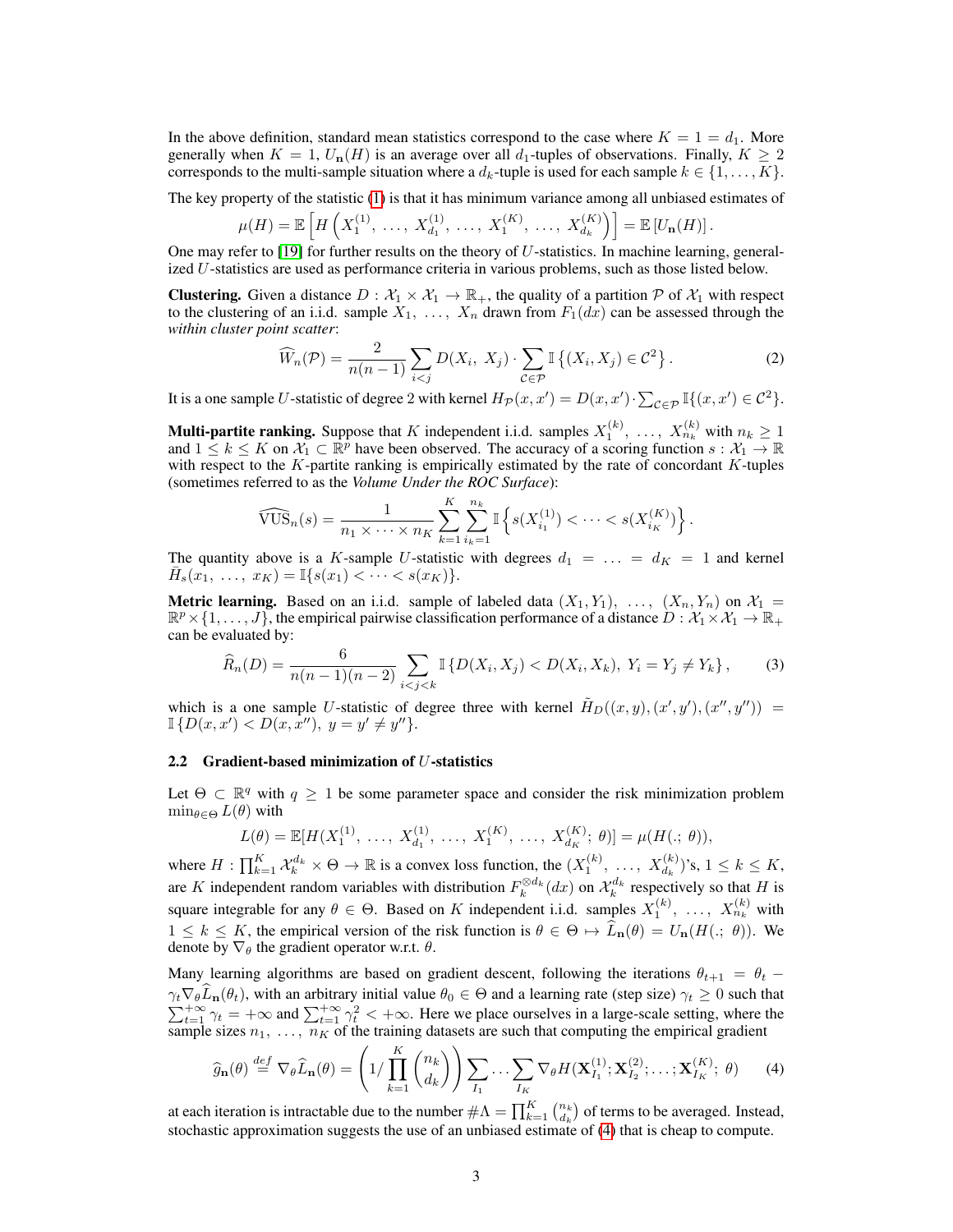# 3 SGD Implementation based on Incomplete U-Statistics

A possible approach consists in replacing  $(4)$  by a (complete) U-statistic computed from subsamples of reduced sizes  $n'_k \ll n_k$ ,  $\{(X_1^{(k)}, \ldots, X_{n'_k}^{(k)}) : k = 1, \ldots, K\}$  say, drawn uniformly at random without replacement among the original samples, leading to the following gradient estimator:

$$
\tilde{g}_{\mathbf{n}'}(\theta) = \frac{1}{\prod_{k=1}^{K} {n'_{k} \choose d_{k}} } \sum_{I_{1}} \cdots \sum_{I_{K}} \nabla_{\theta} H(\mathbf{X}'_{I_{1}}^{(1)}; \mathbf{X}'_{I_{2}}^{(2)}; \ldots; \mathbf{X}'_{I_{K}}^{(K)}; \theta),
$$
\n(5)

where  $\sum_{I_k}$  refers to summation over all  $\binom{n'_k}{d_k}$  subsets  $\mathbf{X'}_{I_k}^{(k)}$  $I_k^{(k)} = (X_{i_1}^{\prime (k)})$  $\mathcal{I}_{i_1}^{(k)}, \ldots, \mathcal{X}_{i_{d_k}}^{(k)}$  related to a set  $I_k$  of  $d_k$  indexes  $1 \le i_1 < \ldots < i_{d_k} \le n'_k$  and  $\mathbf{n}' = (n'_1, \ldots, n'_K)$ . Although this approach is very natural, one can obtain a better estimate for the same computational cost, as shall be seen below.

#### 3.1 Monte-Carlo Estimation of the Empirical Gradient

From a practical perspective, the alternative strategy we propose is of disarming simplicity. It is based on a Monte-Carlo sampling scheme that consists in drawing independently with replacement among the set of index vectors Λ, yielding a gradient estimator in the form of a so-called *incomplete* U-statistic (see [19]):

$$
\bar{g}_B(\theta) = \frac{1}{B} \sum_{(I_1, ..., I_K) \in \mathcal{D}_B} \nabla_{\theta} H(\mathbf{X}_{I_1}^{(1)}, ..., \mathbf{X}_{I_K}^{(K)}; \theta),
$$
(6)

where  $\mathcal{D}_B$  is built by sampling B times with replacement in the set Λ. We point out that the conditional expectation of (6) given the K observed data samples is equal to  $\hat{g}_{n}(\theta)$ . The parameter B, corresponding to the number of terms to be averaged, controls the computational complexity of the SGD implementation. Observe incidentally that an incomplete  $U$ -statistic is not a  $U$ -statistic in general. Hence, as an unbiased estimator of the gradient of the statistical risk  $L(\theta)$ , (6) is of course less accurate than the full empirical gradient (4) (*i.e.*, it has larger variance), but this slight increase in variance leads to a large reduction in computational cost. In our subsequent analysis, we will show that for the same computational cost (*i.e.*, taking  $B = \prod_{k=1}^{K} {n'_{a_k} \choose d_k}$ ), implementing SGD with (6) rather than (5) leads to much more accurate results. We will rely on the fact that (6) has smaller variance w.r.t. to  $\nabla L(\theta)$  (except in the case where  $K = 1 = d_1$ ), as shown in the proposition below.

**Proposition 1.** *Set*  $B = \prod_{k=1}^K {n'_k \choose d_k}$ *. There exists a universal constant*  $c > 0$ *, such that we have:* 

$$
\sigma^2\left(\tilde{g}_{\mathbf{n}'}(\theta)\right) \le c\cdot \sigma^2_{\theta}/\sum_{k=1}^K n'_k \quad \text{ and } \quad \sigma^2\left(\bar{g}_B(\theta)\right) \le c\cdot \sigma^2_{\theta}/\prod_{k=1}^K \binom{n'_k}{d_k},
$$

 ${\it for\ all\ } \mathbf{n}\in\mathbb{N}^{*K},$  with  $\sigma_\theta^2=\sigma^2(\nabla_\theta H(X_1^{(1)},\ \ldots,\ X_{d_K}^{(K)};\theta)).$  Explicit but lengthy expressions of the *variances are given in [19].*

Remark 1. *The results of this paper can be extended to other sampling schemes to approximate* (4)*, such as Bernoulli sampling or sampling without replacement in* Λ*, following the proposal of [14]. For clarity, we focus on sampling with replacement, which is computationally more efficient.*

#### 3.2 A Conditional Performance Analysis

As a first go, we investigate and compare the performance of the SGD methods described above conditionally upon the observed data samples. For simplicity, we denote by  $\mathbb{P}_{n}$ . the conditional probability measure given the data and by  $\mathbb{E}_{n}[.]$  the  $\mathbb{P}_{n}$ -expectation. Given a matrix M, we denote by  $M^T$  the transpose of M and  $||M||_{HS} := \sqrt{Tr(MM^T)}$  its Hilbert-Schmidt norm. We assume that the loss function H is l-smooth in  $\theta$ , i.e its gradient is l-Lipschitz, with  $l > 0$ . We also restrict ourselves to the case where  $\widehat{L}_{n}$  is  $\alpha$ -strongly convex for some deterministic constant  $\alpha$ :

$$
\widehat{L}_{\mathbf{n}}(\theta_1) - \widehat{L}_{\mathbf{n}}(\theta_2) \leqslant \nabla_{\theta} \widehat{L}_{\mathbf{n}}(\theta_1)^T (x - y) - \frac{\alpha}{2} ||\theta_1 - \theta_2||^2 \tag{7}
$$

and we denote by  $\theta_{\bf n}^*$  its unique minimizer. We point out that the present analysis can be extended to the smooth but non-strongly convex case, see [1]. A classical argument based on convex analysis and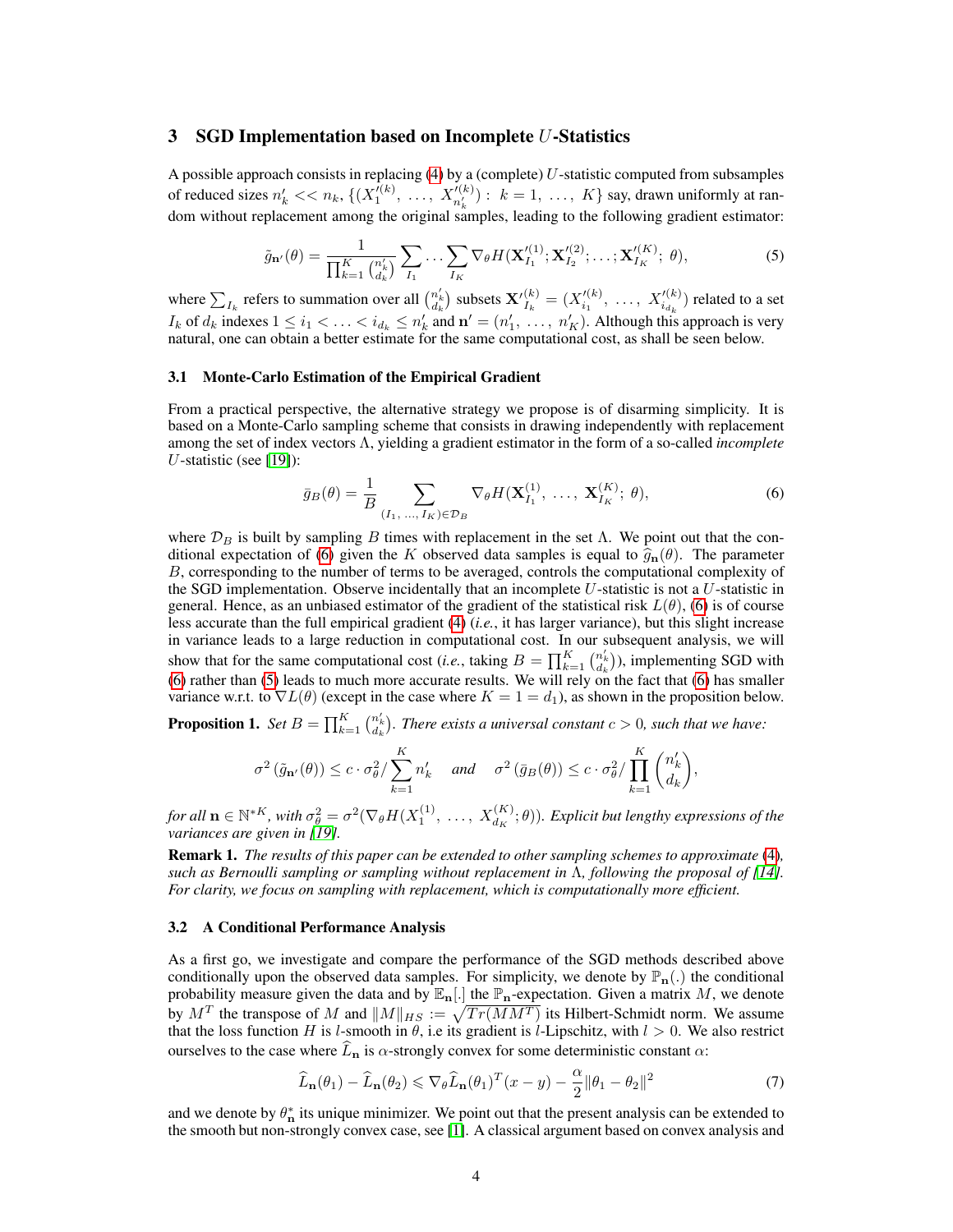stochastic optimization (see [1, 22] for instance) shows precisely how the conditional variance of the gradient estimator impacts the empirical performance of the solution produced by the corresponding SGD method and thus strongly advocates the use of the SGD variant proposed in Section 3.1.

**Proposition 2.** Consider the recursion  $\theta_{t+1} = \theta_t - \gamma_t g(\theta_t)$  where  $\mathbb{E}_{\mathbf{n}}[g(\theta_t)|\theta_t] = \nabla_{\theta}\widehat{L}_{\mathbf{n}}(\theta_t)$ , and denote by  $\sigma_n^2(g(\theta))$  the conditional variance of  $g(\theta)$ . For step size  $\gamma_t = \gamma_1/t^{\beta}$ , the followi

*1. If*  $\frac{1}{2} < \beta < 1$ *, then:* 

$$
\mathbb{E}_{\mathbf{n}}[\widehat{L}_{\mathbf{n}}(\theta_{t+1}) - \widehat{L}_{\mathbf{n}}(\theta_{\mathbf{n}}^*)] \leqslant \frac{\sigma_{\mathbf{n}}^2(g(\theta_{\mathbf{n}}^*))}{t^{\beta}} \underbrace{\gamma_1 l 2^{\beta-1}(\frac{1}{2\alpha} + \frac{l\gamma_1^2}{2\beta-1}) + o(\frac{1}{t^{\beta}})}_{C_1}.
$$

2. If  $\beta = 1$  and  $\gamma_1 > \frac{1}{2\alpha}$ , then:

$$
\mathbb{E}_{\mathbf{n}}[\widehat{L}_{\mathbf{n}}(\theta_{t+1}) - \widehat{L}_{\mathbf{n}}(\theta_{\mathbf{n}}^*)] \leqslant \frac{\sigma_{\mathbf{n}}^2(g(\theta_{\mathbf{n}}^*))}{t+1} \underbrace{\frac{2^{\alpha \gamma_1} l \exp(2\alpha l \gamma_1^2)\gamma_1^2}{(2\alpha \gamma_1 - 1)} + o(\frac{1}{t})}_{C_2}.
$$

Proposition 2 illustrates the well-known fact that the convergence rate of SGD is dominated by the variance term and thus one needs to focus on reducing this term to improve its performance.

We are also interested in the asymptotic behavior of the algorithm (when  $t \to +\infty$ ), under the following assumptions:

- **A**<sub>1</sub> The function  $\widehat{L}_{n}(\theta)$  is twice differentiable on a neighborhood of  $\theta_{n}^{*}$ .
- $\mathbf{A_2}$  The function  $\nabla \widehat{L}_{\mathbf{n}}(\theta)$  is bounded.

Let us set  $\Gamma = \nabla^2 \widehat{L}_n(\theta^*)$ . We establish the following result (refer to the Supplementary Material for a detailed proof).

**Theorem 1.** Let the covariance matrix  $\Sigma_n^*$  be the unique solution of the Lyapunov equation:

$$
\Gamma \Sigma_{\mathbf{n}}^* + \Sigma_{\mathbf{n}}^* \Gamma - \eta \Sigma_{\mathbf{n}}^* = \Sigma_{\mathbf{n}} (\theta_{\mathbf{n}}^*),\tag{8}
$$

*where*  $\Sigma_n(\theta_n^*) = \mathbb{E}_n[g(\theta_n^*)g(\theta_n^*)^T]$  *and*  $\eta = \gamma_1 > \frac{1}{2\alpha}$  *if*  $\beta = 1$ *,* 0 *if not. Then, under Assumptions*  $A_1 - A_2$ *, we have:* 

$$
1/\gamma_t \left(\widehat{L}_{\mathbf{n}}(\theta_t) - \widehat{L}_{\mathbf{n}}(\theta^*)\right) \Rightarrow \frac{1}{2} U^T (\Sigma^*_{\mathbf{n}})^{1/2} \Gamma (\Sigma^*_{\mathbf{n}})^{1/2} U,
$$

*where*  $U \sim \mathcal{N}(0, I_a)$ *. In addition, in the case*  $\eta = 0$ *, we have :* 

$$
\|(\Sigma_{\mathbf{n}}^*\Gamma)^{1/2}\|_{HS}^2 = \mathbb{E}[U^T(\Sigma_{\mathbf{n}}^*)^{1/2}\Gamma(\Sigma_{\mathbf{n}}^*)^{1/2}U] = \frac{1}{2}\sigma_{\mathbf{n}}^2(g(\theta_{\mathbf{n}}^*)). \tag{9}
$$

Theorem 1 reveals that the conditional variance term again plays a key role in the asymptotic performance of the algorithm. In particular, it is the dominating term in the precision of the solution. In the next section, we build on these results to derive a generalization bound in the spirit of [4] which explicitly depend on the true variance of the gradient estimator.

# 4 Generalization Bounds

Let  $\theta^* = \operatorname{argmin}_{\theta \in \Theta} L(\theta)$  be the minimizer of the true risk. As proposed in [4], the mean excess risk can be decomposed as follows:  $\forall n \in \mathbb{N}^{*K}$ ,

$$
\mathbb{E}[L(\theta_t) - L(\theta^*)] \leq \underbrace{2\mathbb{E}\left[\sup_{\theta \in \Theta} |\widehat{L}_{\mathbf{n}}(\theta) - L(\theta)|\right]}_{\mathcal{E}_1} + \underbrace{\mathbb{E}\left[\widehat{L}_{\mathbf{n}}(\theta_t) - \widehat{L}_{\mathbf{n}}(\theta^*_{\mathbf{n}})\right]}_{\mathcal{E}_2}.
$$
 (10)

Beyond the optimization error (the second term on the right hand side of (10)), the analysis of the generalization ability of the learning method previously described requires to control the estimation error (the first term). This can be achieved by means of the result stated below, which extends Corollary 3 in [5] to the K-sample situation.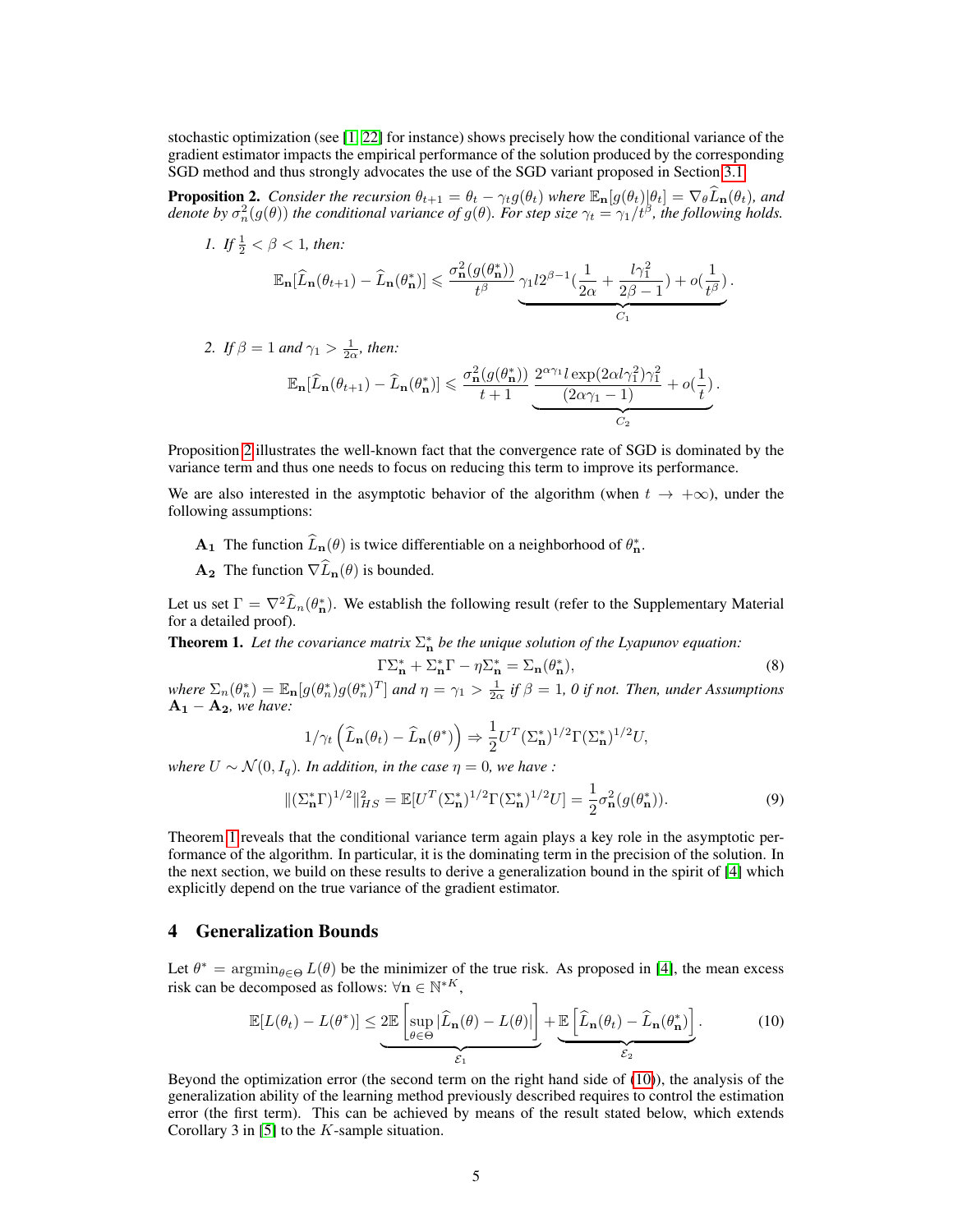**Proposition 3.** Let H be a collection of bounded symmetric kernels on  $\prod_{k=1}^K \mathcal{X}_k^{d_k}$  such that  $\mathcal{M}_\mathcal{H} =$ sup(H,x)∈H×X |H(x)| < +∞*. Suppose also that* H *is a* VC *major class of functions with finite Vapnik-Chervonenkis dimension*  $V < +\infty$ . Let  $\kappa = \min\{|n_1/d_1|, \ldots, |n_K/d_K|\}$ . Then, for  $\lim_{M \to \infty} \mathbf{n} \in \mathbb{N}^{*K}$ 

$$
\mathbb{E}\left[\sup_{H\in\mathcal{H}}|U_{\mathbf{n}}(H)-\mu(H)|\right]\leq\mathcal{M}_{\mathcal{H}}\left\{2\sqrt{\frac{2V\log(1+\kappa)}{\kappa}}\right\}.
$$
\n(11)

We are now ready to derive our main result.

**Theorem 2.** Let  $\theta_t$  be the sequence generated by SGD using the incomplete statistic gradient esti*mator* (6) *with*  $B = \prod_{k=1}^{K} {n'_{k} \choose a_{k}}$  *terms for some*  $n'_{1}, \ldots, n'_{K}$ . Assume that  $\{L(., \theta) : \theta \in \Theta\}$  *is a* VC *major class class of finite* VC *dimension* V *s.t.*

$$
\mathcal{M}_{\Theta} = \sup_{\theta \in \Theta, \ (\mathbf{x}^{(1)}, \dots, \ \mathbf{x}^{(K)}) \in \prod_{k=1}^{K} \mathcal{X}_{k}^{d_{k}}} |H(\mathbf{x}^{(1)}, \ \dots, \ \mathbf{x}^{(K)}; \ \theta)| < +\infty,\tag{12}
$$

.

 $\alpha$  and  $\mathcal{N}_{\Theta} = \sup_{\theta \in \Theta} \sigma_{\theta}^2 < +\infty$ . If the step size satisfies the condition of Proposition 2, we have:

$$
\forall \mathbf{n} \in \mathbb{N}^{*K}, \quad \mathbb{E}[|L(\theta_t) - L(\theta^*)|] \leqslant \frac{C\mathcal{N}_{\Theta}}{Bt^{\beta}} + 2\mathcal{M}_{\Theta} \left\{ 2\sqrt{\frac{2V\log(1+\kappa)}{\kappa}} \right\}
$$

*For any*  $\delta \in (0, 1)$ *, we also have with probability at least*  $1 - \delta$ *:*  $\forall n \in \mathbb{N}^{*K}$ *,* 

$$
|L(\theta_t) - L(\theta^*)| \leqslant \left(\frac{C\mathcal{N}_{\Theta}}{Bt^{\beta}} + \sqrt{\frac{D_{\beta}\log(2/\delta)}{t^{\beta}}}\right) + 2\mathcal{M}_{\Theta}\left\{2\sqrt{\frac{2V\log(1+\kappa)}{\kappa}} + \sqrt{\frac{\log(4/\delta)}{\kappa}}\right\}.
$$
\n(13)

*for some constants* C *and*  $D_\beta$  *depending on the parameters*  $l, \alpha, \gamma_1, a_1$ *.* 

The generalization bound provided by Theorem 2 shows the advantage of using an incomplete  $U$ statistic (6) as the gradient estimator. In particular, we can obtain results of the same form as Theorem 2 for the complete U-statistic estimator (5), but  $B = \prod_{k=1}^{K} {n'_{k} \choose d_{k}}$  is then replaced by  $\sum_{k=1}^{K} n'_{k}$ (following Proposition 1), leading to greatly damaged bounds. Using an incomplete  $U$ -statistic, we thus achieve better performance on the test set while reducing the number of iterations (and therefore the numbers of gradient computations) required to converge to a accurate solution. To the best of our knowledge, this is the first result of this type for empirical minimization of U-statistics. In the next section, we provide experiments showing that these gains are very significant in practice.

# 5 Numerical Experiments

In this section, we provide numerical experiments to compare the incomplete and complete Ustatistic gradient estimators  $(5)$  and  $(6)$  in SGD when they rely on the same number of terms  $B$ . The datasets we use are available online.<sup>1</sup> In all experiments, we randomly split the data into  $80\%$ training set and 20% test set and sample 100K pairs from the test set to estimate the test performance. We used a step size of the form  $\gamma_t = \gamma_1/t$ , and the results below are with respect to the number of SGD iterations. Computational time comparisons can be found in the supplementary material.

AUC Optimization We address the problem of learning a binary classifier by optimizing the Area Under the Curve, which corresponds to the VUS criterion (Eq. 2) when  $K = 2$ . Given a sequence of i.i.d observations  $Z_i = (X_i, Y_i)$  where  $X_i \in \mathbb{R}^p$  and  $Y_i \in \{-1, 1\}$ , we denote by  $X^+ = \{X_i, Y_i =$ 1},  $X^- = \{X_i; Y_i = -1\}$  and  $N = |X^+||X^-|$ . As done in [27, 13], we take a linear scoring rule  $s_{\theta}(x) = \theta^T x$  where  $\theta \in \mathbb{R}^p$  is the parameter to learn, and use the logistic loss as a smooth convex function upper bounding the Heaviside function, leading to the following ERM problem:

$$
\min_{\theta \in \mathbb{R}^p} \frac{1}{N} \sum_{X_i^+ \in X^+} \sum_{X_j^- \in X^-} \log(1 + \exp(s_\theta(X_i^-) - s_\theta(X_i^+))).
$$

<sup>1</sup>[http://www.csie.ntu.edu.tw/˜cjlin/libsvmtools/datasets/](http://www.csie.ntu.edu.tw/~cjlin/libsvmtools/datasets/)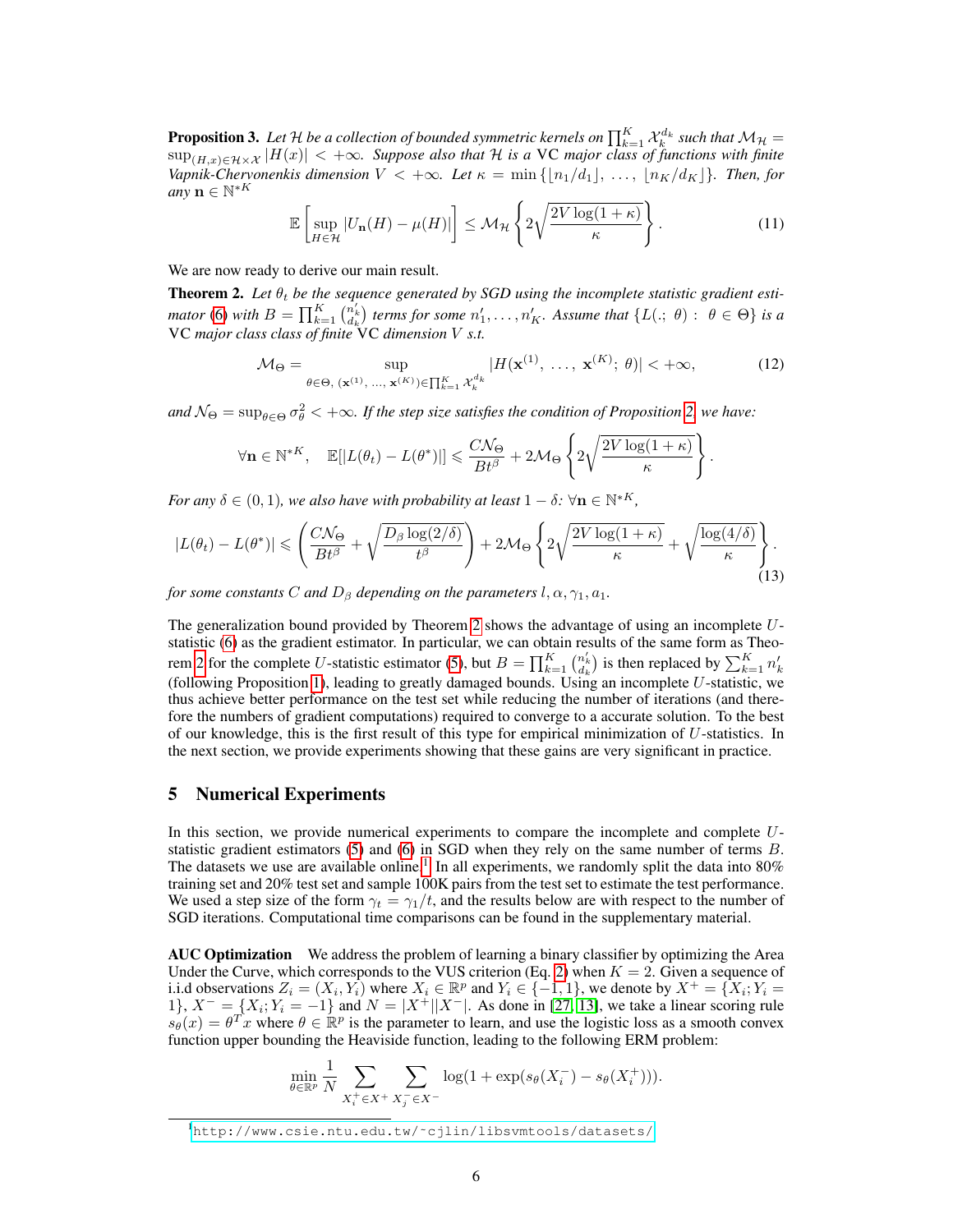

Figure 1: Average over 50 runs of the risk estimate with the number of iterations (solid lines) +/ their standard deviation (dashed lines)

We use two datasets: IJCNN1 (∼200K examples, 22 features) and covtype (∼600K examples, 54 features). We try different values for the initial step size  $\gamma_1$  and the batch size B. Some results, averaged over 50 runs of SGD, are displayed in Figure 1. As predicted by our theoretical findings, we found that the incomplete  $U$ -statistic estimator always outperforms its complete variant. The performance gap between the two strategies can be small (for instance when B is very large or  $\gamma_1$  is unnecessarily small), but for values of the parameters that are relevant in practical scenarios (*i.e.*, B reasonably small and  $\gamma_1$  ensuring a significant decrease in the objective function), the difference can be substantial. We also observe a smaller variance between SGD runs with the incomplete version.

Metric Learning We now turn to a metric learning formulation, where we are given a sample of N i.i.d observations  $Z_i = (X_i, Y_i)$  where  $X_i \in \mathbb{R}^p$  and  $Y_i \in \{1, \ldots, c\}$ . Following the existing literature [2], we focus on (pseudo) distances of the form  $D_M(x, x') = (x - x')^T M (\bar{x} - x')$  where M is a  $p \times p$  symmetric positive semi-definite matrix. We again use the logistic loss to obtain a convex and smooth surrogate for (3). The ERM problem is as follows:

$$
\min_{M} \frac{6}{N(N-1)(N-2)} \sum_{i < j < k} \mathbb{I}\left\{Y_i = Y_j \neq Y_k\right\} \log(1 + \exp(D_M(X_i, X_j) - D_M(X_i, X_k))).
$$

We use the binary classification dataset SUSY (5M examples, 18 features). Figure 2 shows that the performance gap between the two strategies is much larger on this problem. This is consistent with the theory: one can see from Proposition 1 that the variance gap between the incomplete and the complete approximations is much wider for a one-sample  $U$ -statistic of degree 3 (metric learning) than for a two-sample  $U$ -statistic of degree 1 (AUC optimization).

## 6 Conclusion and Perspectives

In this paper, we have studied a specific implementation of the SGD algorithm when the natural empirical estimates of the objective function are of the form of generalized U-statistics. This situation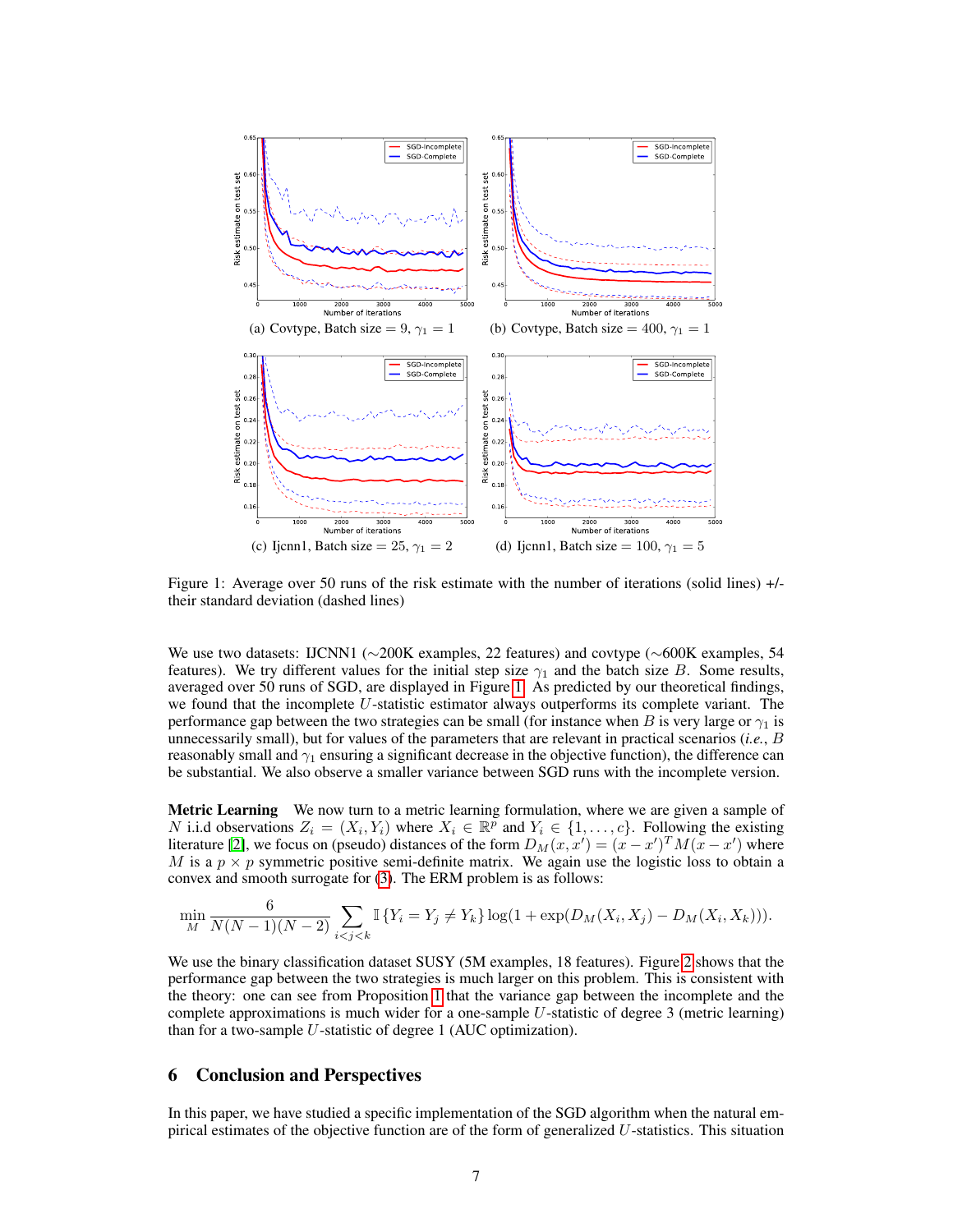

Figure 2: Average over 50 runs of the error test with the number of iterations (solid lines) +/- their standard deviation (dashed lines)

covers a wide variety of statistical learning problems such as multi-partite ranking, pairwise clustering and metric learning. The gradient estimator we propose in this context is based on an incomplete  $U$ -statistic obtained by sampling tuples with replacement. Our main result is a thorough analysis of the generalization ability of the predictive rules produced by this algorithm involving both the optimization and the estimation error in the spirit of [4]. This analysis shows that the SGD variant we propose far surpasses a more naive implementation (of same computational cost) based on subsampling the data points without replacement. Furthermore, we have shown that these performance gains are very significant in practice when dealing with large-scale datasets. In future work, we plan to investigate how one may extend the nonuniform sampling strategies proposed in [8, 21, 28] to our setting in order to further improve convergence. This is a challenging goal since we cannot hope to maintain a distribution over the set of all possible tuples of data points. A tractable solution could involve approximating the distribution in order to achieve a good trade-off between statistical performance and computational/memory costs.

# Appendix - Sketch of Technical Proofs

Note that the detailed proofs can be found in the Supplementary Material.

# Sketch Proof of Proposition 2

Set  $a_t = \mathbb{E}_n[\|\theta_{t+1} - \theta_n^*\|^2]$  and following [1], observe that the sequence  $(a_t)$  satisfies the recursion  $a_{t+1} \le a_t (1 - 2\alpha \gamma_t (1 - \gamma_t L)) + 2\gamma_t^2 \sigma_n^2(\theta_n^*)$ . A standard stochastic approximation argument yields an upper bound for  $a_t$  (*cf* [17, 1]), which, combined with  $\hat{L}_n(\theta) - \hat{L}_n(\theta_n^*) \leq \frac{L}{2} ||\theta - \theta_n^*||^2$  (see [23] for instance), give the desired result.

#### Sketch of Proof of Theorem 1

The proof relies on stochastic approximation arguments (see [10, 25, 11]). We first show that  $\sqrt{1/\gamma_t}$   $(\theta_t - \theta_n^*) \Rightarrow \mathcal{N}(0.\Sigma_n^*)$ . Then, we apply the second order delta-method to derive the asymptotic behavior of the objective function. Eq. (9) is obtained by standard algebra.

#### Sketch of Proof of Theorem 2

Combining (10), (12) and Proposition 2 leads to the first part of the result. To derive sharp probability bounds, we apply the union bound on  $\mathcal{E}_1 + \mathcal{E}_2$ . To deal with  $\mathcal{E}_1$ , we use concentration results for U-processes, while we adapt the proof of Proposition 2 to control  $\mathcal{E}_2$ : the r.v.'s are recentered to make martingale increments appear, and finally we apply Azuma and Hoeffding inequalities.

Acknowledgements This work was supported by the chair Machine Learning for Big Data of Télécom ParisTech, and was conducted when A. Bellet was affiliated with Télécom ParisTech.